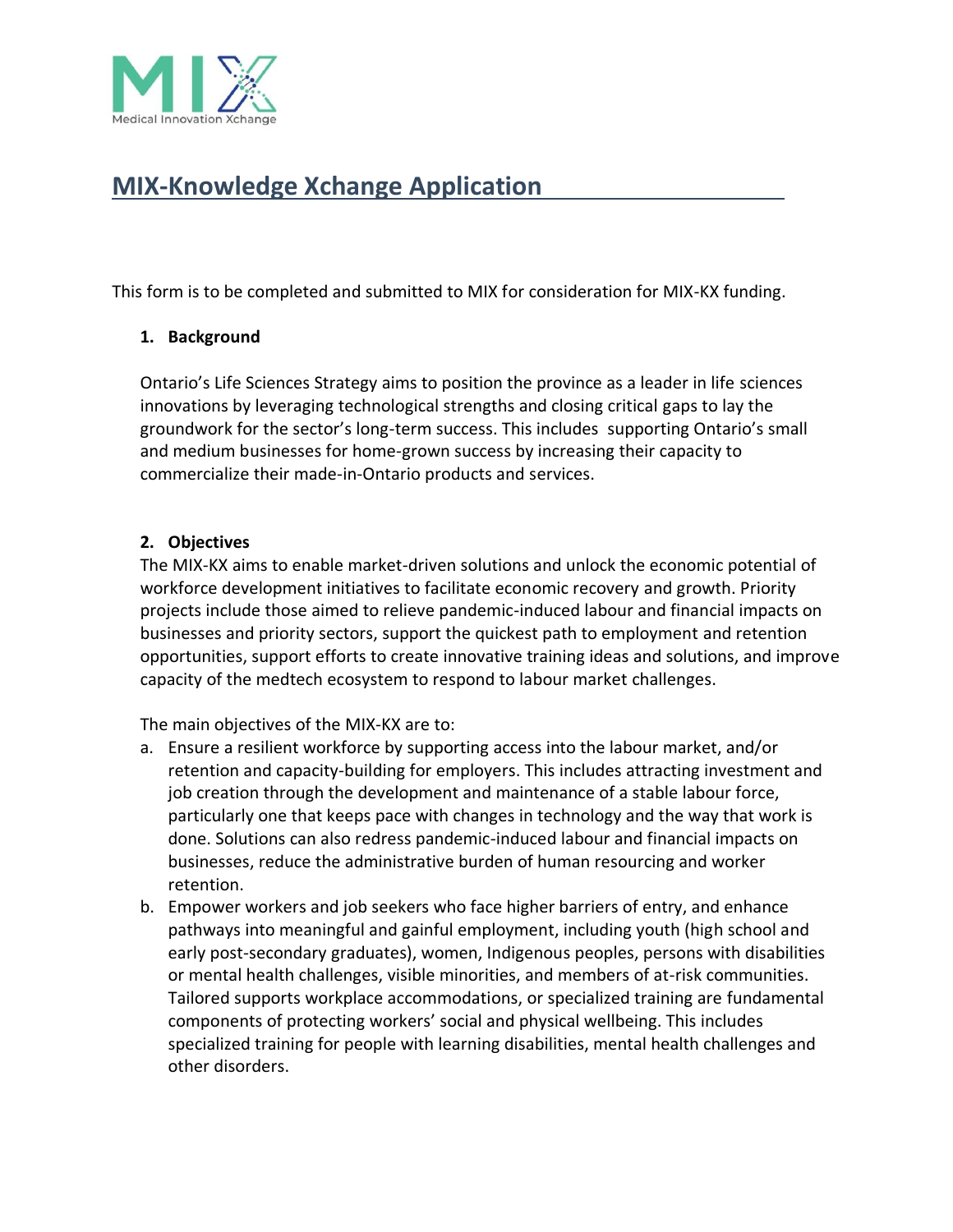c. Encourage partnerships across the economy to support new innovative training solutions and improve the capacity of communities to respond to shocks to labour market conditions in in-demand, emerging and essential sectors. Partnerships quicken market-led recovery, growth, prosperity to enhance the talent development pipeline.

#### **3. Roles and Responsibilities**

The agency (MIX) will:

- a. Provide funding to the Recipient in accordance with the Payment Plan set out in Schedule "A" of the Agreement;
- b. Monitor progress of the Recipient in meeting performance commitments outlined in Schedule "B" of the Agreement;
- c. Provide direction, feedback and, review Reports submitted by the Recipient in accordance with Schedule "C".

The Recipient will:

- a. Ensure that eligible expenditures are incurred only during the Project period March 29, 2022 – March 28, 2023);
- b. Be accountable to the Agency for the proper use of all Funds, and provide progress to the Agency on meeting performance commitments outlined in Schedule "B" of the Agreement;
- c. Maintain progress and financial records to demonstrate that funds are being used for its intended purposes; as well as manage relationships with third-party service providers contracted for the delivery of the Project including training providers and equipment vendors;
- d. Be responsible for performance measurement under the Agreement, including recording data, ensuring data quality, establishing Project outcomes and outcome targets, and aggregating information are provided through Reports in accordance with Schedule "C".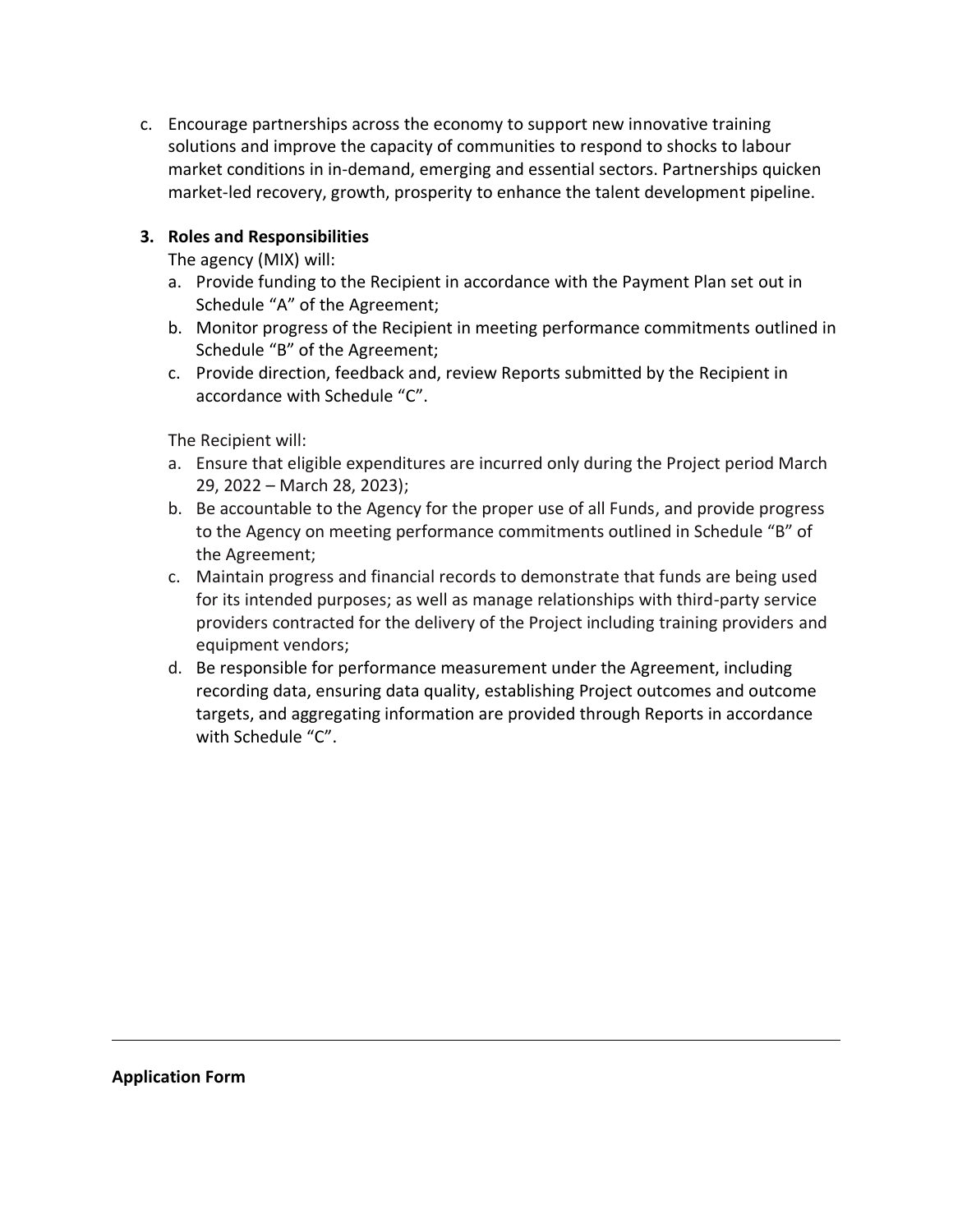#### **A. Recipient (Organization) Information**

Organization Name:

Website URL:

Years Active:

Business Address:

Number of Ontario-Based Full-Time Staff:

Number of Ontario-Based Part-Time Staff:

Briefly describe your company mission:

#### **B. Contact Information**

Name:

Title:

Email Address:

Phone Number:

Signing Authority?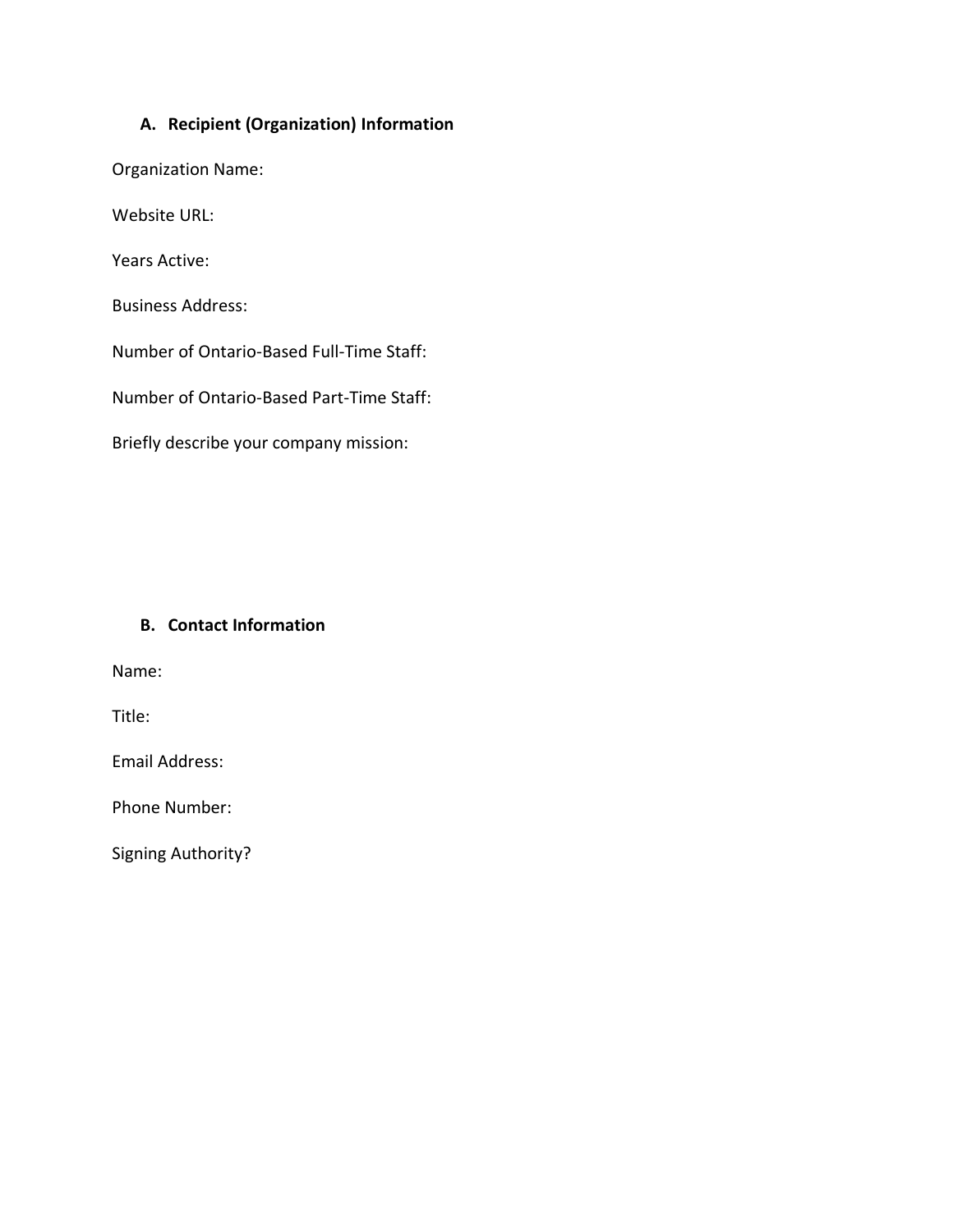#### **C. Learning & Development Proposal – Training, Skills Development and Knowledge Xchange**

*Eligible Recipients for Training, Skills Development and Knowledge Exchange funds are companies In-Residence, or with active network status with MIX (including partners), Velocity (University of Waterloo), Accelerator Centre, Communitech or Western University*

Please indicate which technology partner you have active status with (MIX, Velocity, The Accelerator Centre, Communitech or Western University)

Please indicate the total value of funding you are applying for. Please note the funding categories below:

| 1-10 Employees (up to \$15k     |  |
|---------------------------------|--|
| 11-25 Employees (up to \$25k)   |  |
| 25-50 Employees (up to \$50k)   |  |
| Over 50 Employees (up to \$75k) |  |

What learning or development (course, knowledge exchange, learning program etc.) do you propose to deploy to your team(s)?

What specific skills and knowledge do you hope to improve through this learning?

Have you identified a course and/or provider? If so, provide their information below:

How many Ontario-based employees will participate in this learning?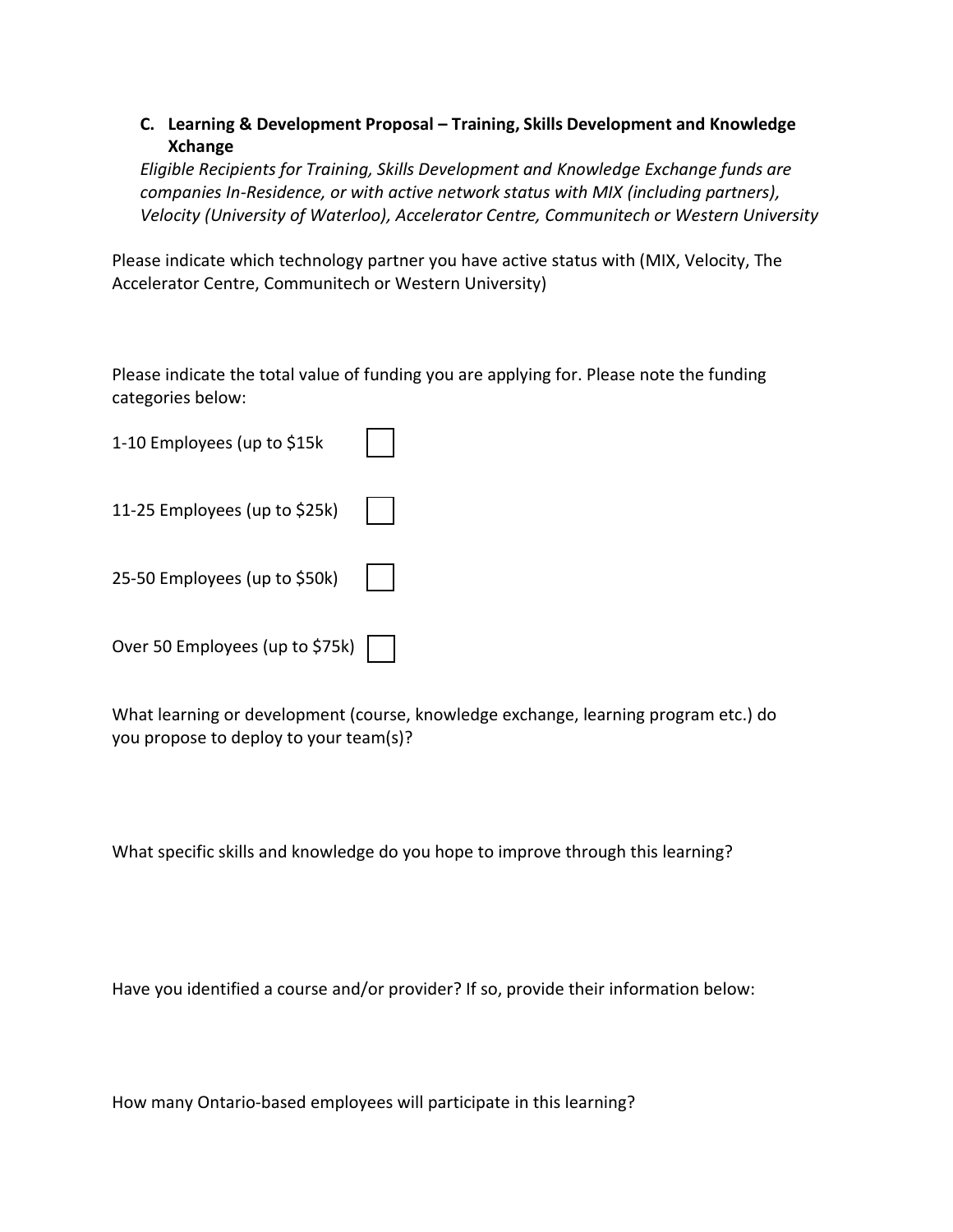When will the proposed learning start? Please note, learning may start before an application is approved however there is no guarantee of reimbursement prior to approval.

When will the learning end? Please note, all formal learning must be complete by March 27, 2023.

What roles will benefit from this learning?

#### **D. Approvals**

**Submitted by:**

Name:

Title:

Date:

Signature (I have the authority to bind the corporation):

#### **Approved by (MIX):**

MIX Approver Name:

Title:

Date:

Signature: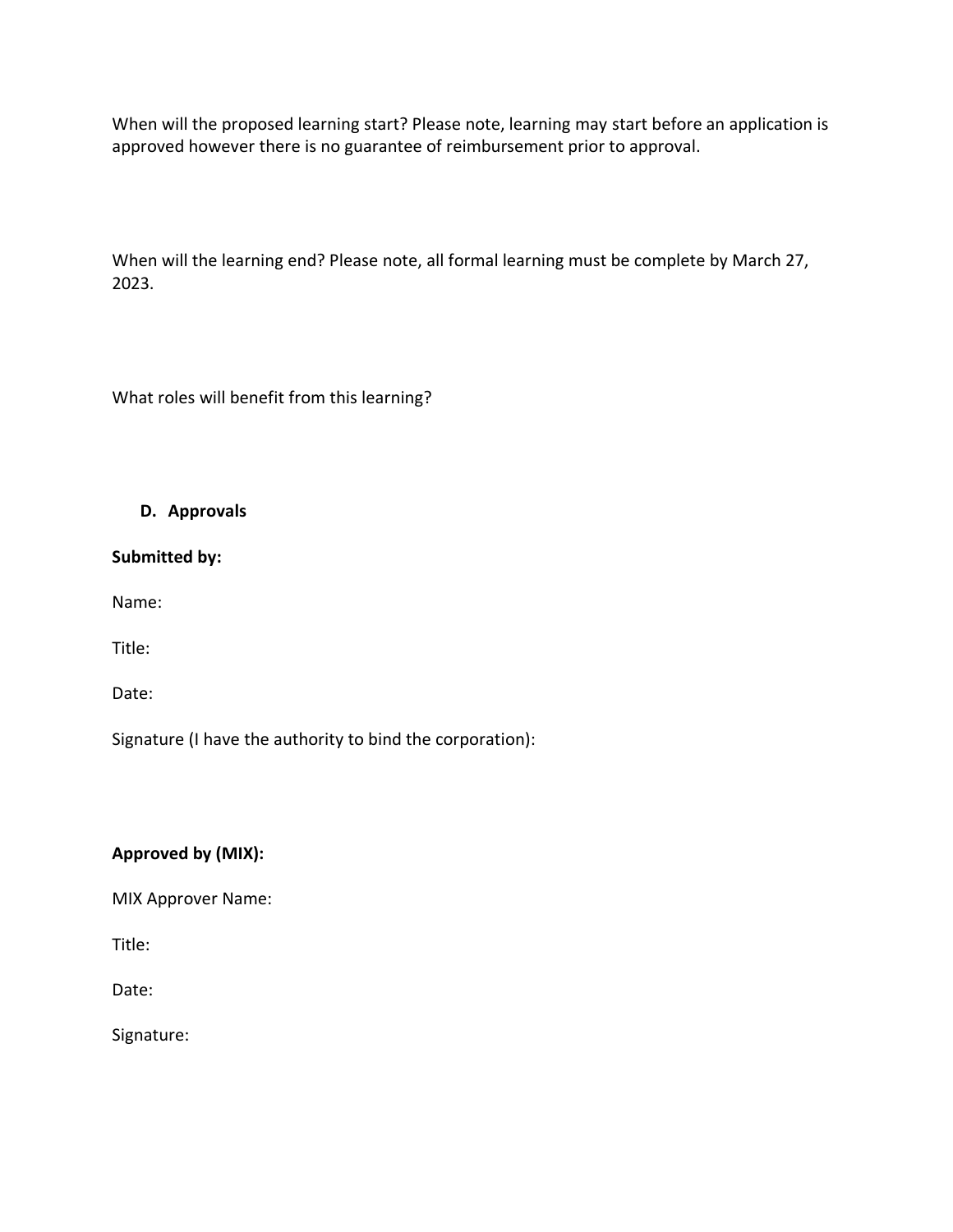## **Schedule "A"**

## *Payment Plan*

All eligible and approved funds will be reimbursed after the following conditions are met:

- Receipts are provided to MIX for all approved purchases
- Purchases do not exceed approved budget any costs above and beyond approved budget will be the responsibility of the Recipient
- All applicable reports outlined in Schedule "C" are completed and submitted to MIX
- Program objectives have been met in accordance with Schedule "B"

All reimbursements will be provided to the Recipient within 60 days of these conditions being met via e-transfer or another agreed-upon form of transfer.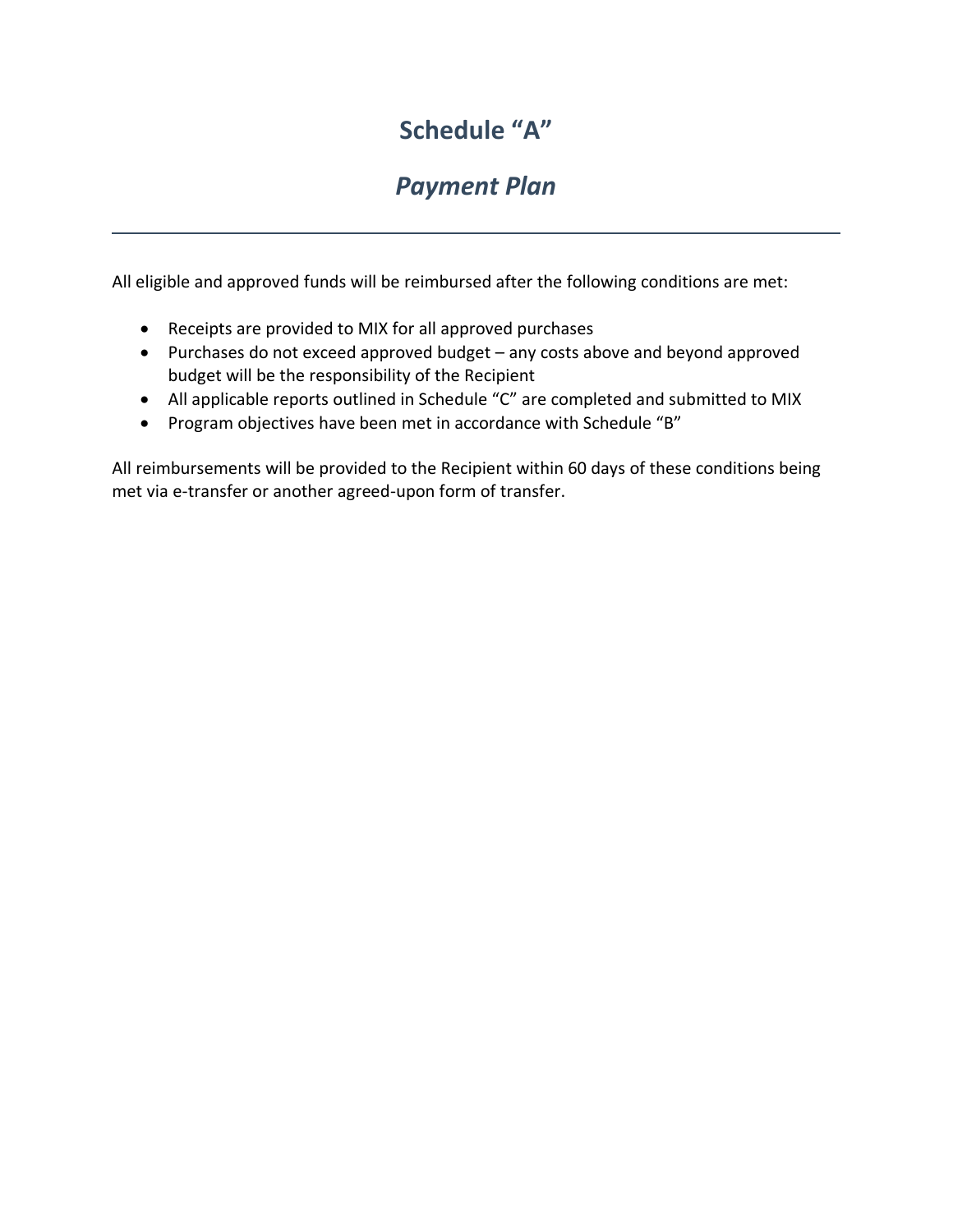# **Schedule "B"** *Performance Commitments*

Performance Commitments

Below are the performance commitments as directed by the Ministry of Labour as a condition of MIX administering this program:

| Performance Measurement                                             | Target |
|---------------------------------------------------------------------|--------|
| Percentage of employees that complete experiential learning         | 80%    |
| opportunities                                                       |        |
| Percentage of employees that complete skills training               | 80%    |
| Percentage of employees who expressed increased industry and local  | 90%    |
| labour market employability skills as a result of training          |        |
| Percentage of Participant incumbent workers who complete upskilling | 80%    |
| or reskilling opportunities                                         |        |
| Percentage of employees that complete any type of training through  | 80%    |
| this program                                                        |        |